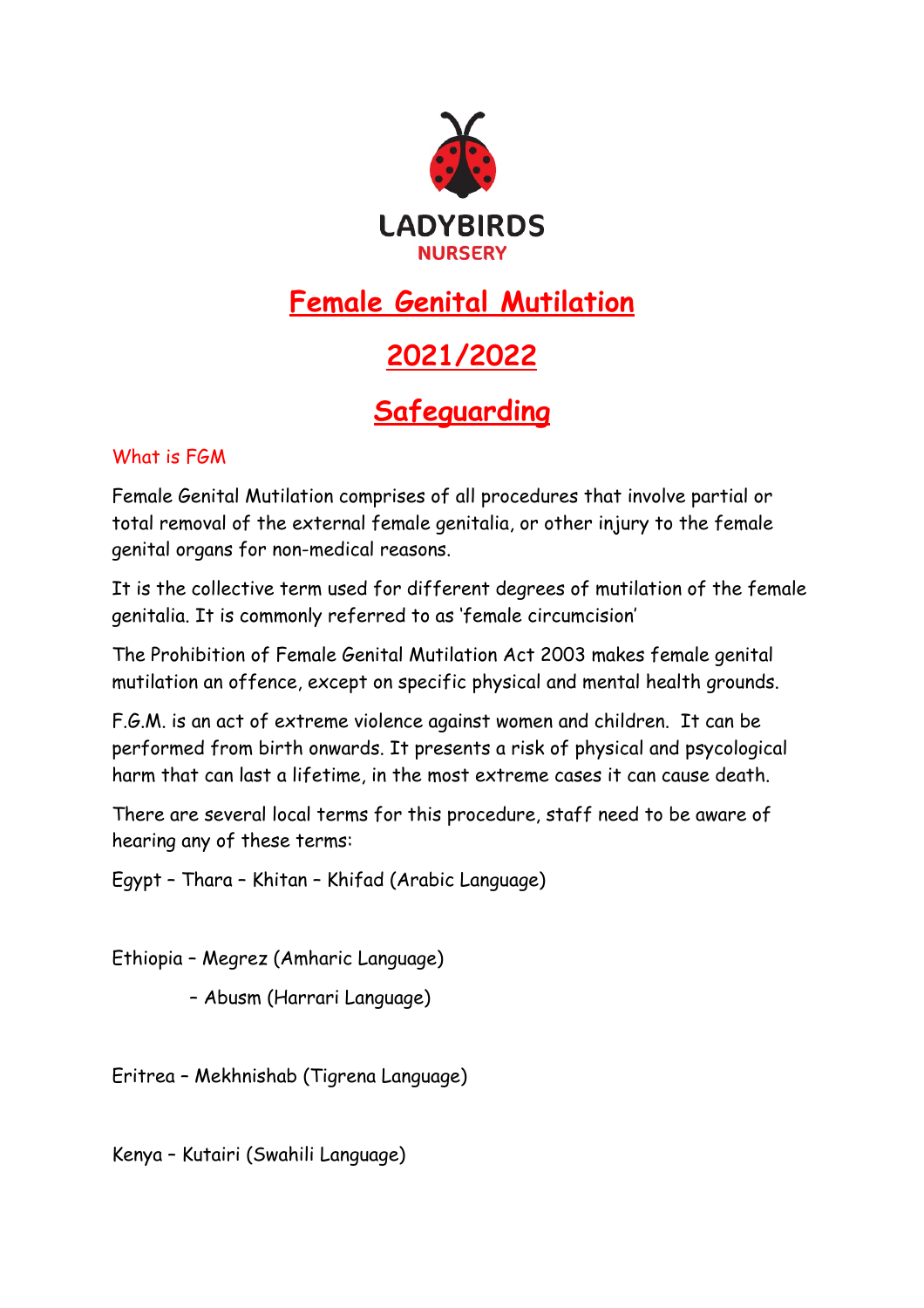Nigeria – Ibi/Ugwu (Igbo Language)

Sierra Leone – Sunna (Soussou Language

- Bondo (Temenee Language)
- Sonde (Mandingo Language)

Somalia – Gudinlin, Halalays, Qodiin (Somali Language)

Sudan – Khafad, Tahoor – (Arabic Language)

Gambia – Niaka, Kuyango (Mandinka Language)

India/Pakistan – Khatana (Gujarati Language)

Iran/Turkey – Khatana (Kurdish Language)

Who Practises it

FGM is practised around the world in various forms across all the faiths. It should be noted that FGM is not just purely an African issue, although there is greater prevalence there.

Immediate Physical Problem of FGM

- Intense pain and/or haemorrhage that can lead to shock during and after the procedure
- **Constructed Death**
- Haemorrhage that can lead to amnesia
- Wound infection, including gangrene and tetanus. Tetanus is fatal in 50 to 60 percent of cases.
- Urological complications including urine retention from swelling and/or blockages of the urethra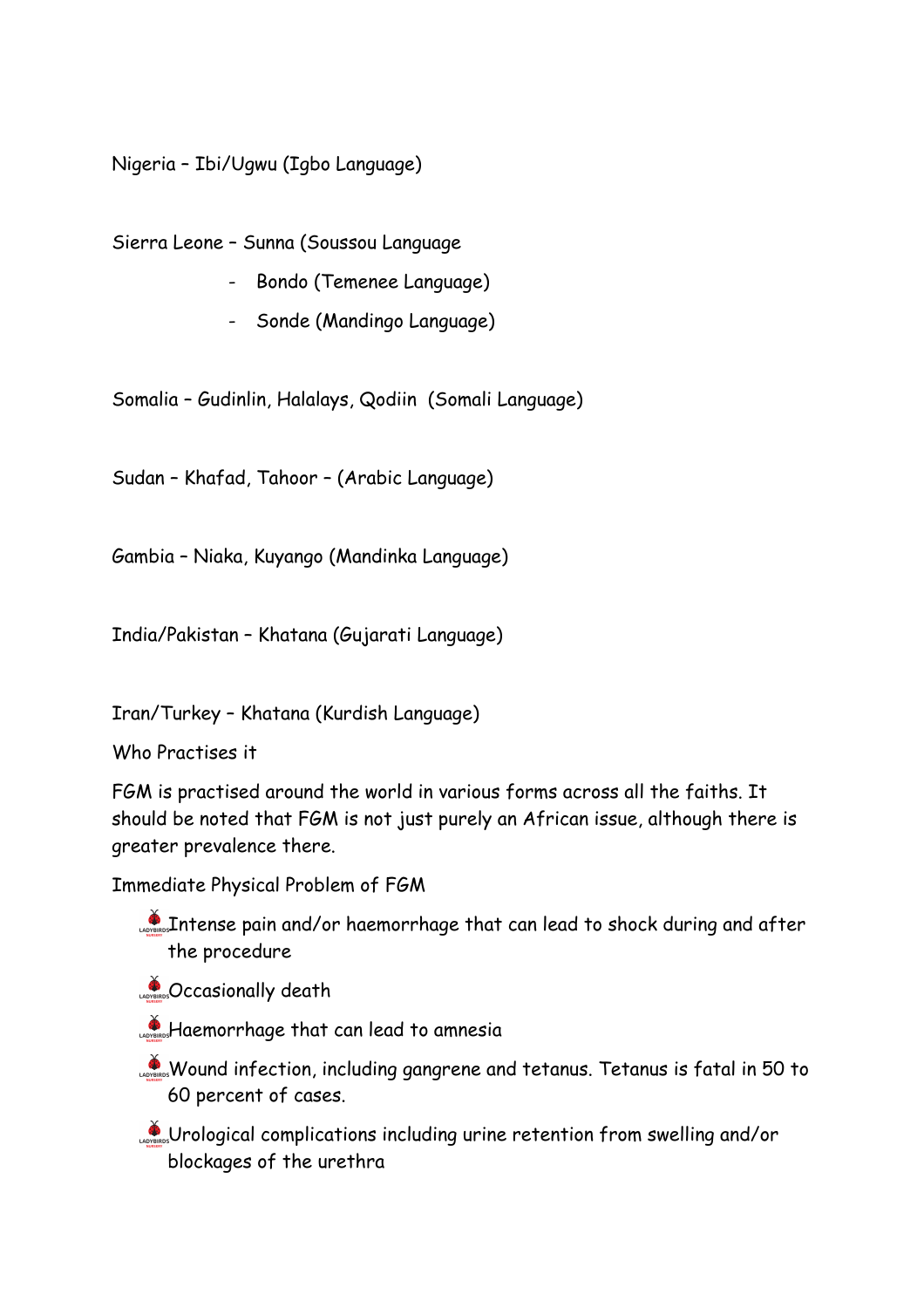**CADGE Injury to adjacent tissue** 

Fracture or dislocation as a result of restraint

**Damage to other organs** 

Long Term Health Implications

 $\bullet$  Excessive damage to the reproductive system

Recurrent urinary, uterine, vaginal and pelvic infections

**Keloid scarring** 

**Vaginal obstruction** 

**CARDS** Infertility

 $C$ ysts

**Psychology damage** 

Sexual dysfunction

**CAPROSE Difficulty in passing urine** 

**Increased risk of maternal and child mortality due to obstructed labour** 

Common Justification for FGM

**Maintain the family honour and a girl's virginity** 

**Alters:** Improve a girls marriage prospects

**Protecting perceived cultural and religious beliefs and traditions** 

Risk factors that Heighten the Girls Risk of Being Subject to FGM

Indicators that a young child is at risk of FGM

**The family comes from a community that is known to FGM** 

Any female child born to a woman that has been subjected to FGM must be considered to be at risk

Parents have poor access to information about FGM and do not know the harmful impact

Parents state that a relative will take the child out of the country for a prolonged period of time

Girl has attended travel clinic for vaccinations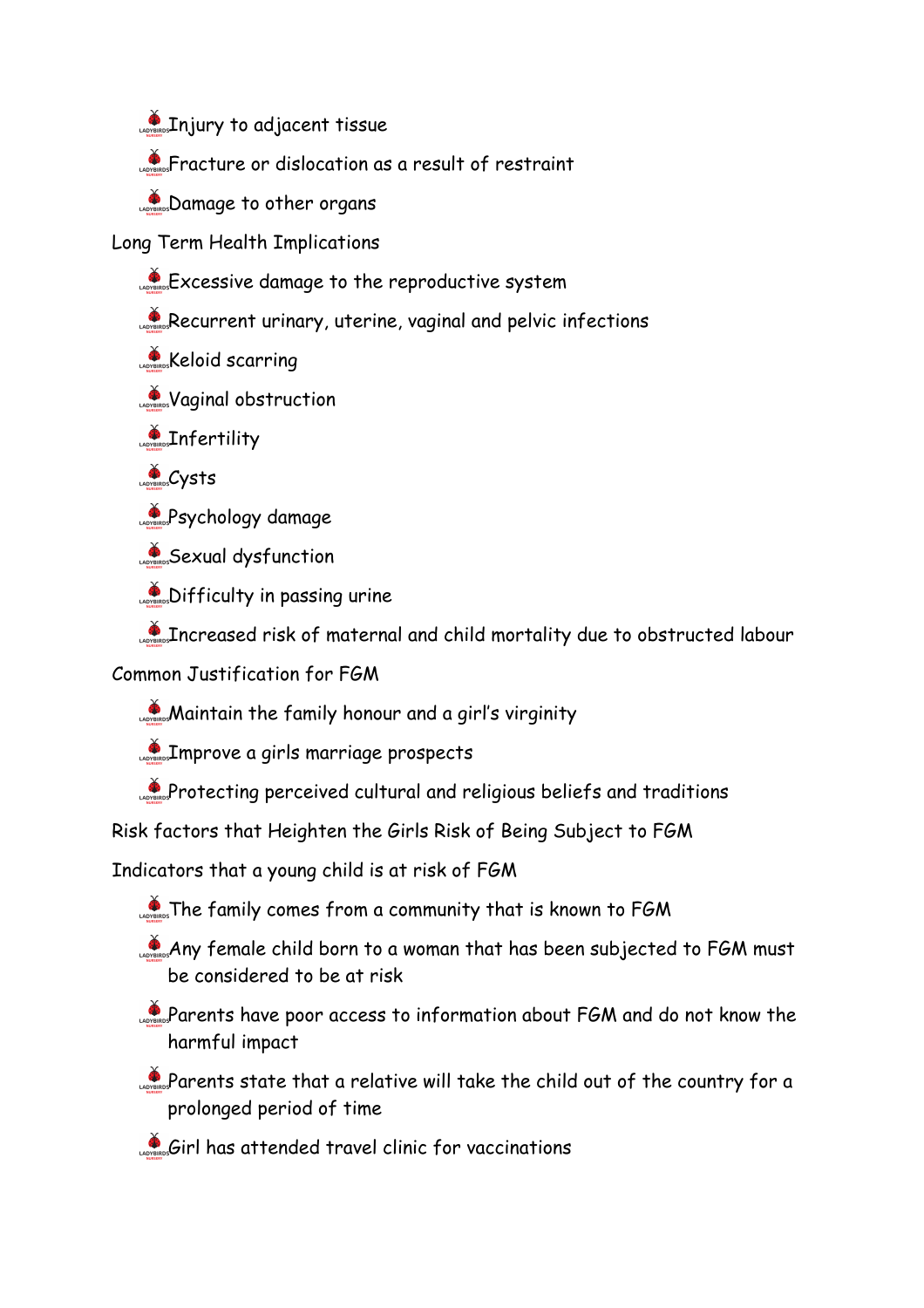**Family not engaging with professionals** 

- $A$  child may talk about a long holiday to her country of origin
- $\mathcal{A}_{\text{Lipers}}$  child may confide they are to have a special procedure or to attend a special occasion
- Staff may hear of any reference to FGM as parents are talking to each other

Significant and Immediate Risk Factors

If a young child under the age of 18 identifies one or more serious or immediate risks from the list below, or any other risks in our professional judgement that appear to be serious, then we will follow our referral procedures, and refer to Children's Social care.

- A child or sibling that asks for help
- A parent or family member expresses concern that FGM may be carried out on the child
- $A$  child has confided that she is to have a special procedure or to attend a special occasion, or the child has talked about going away to become a woman or to be like her mum or sister
- $\sum_{n=1}^{\infty}$  The child has a sister or other female child relative who has already undergone FGM
- $\mathcal{L}_{\text{cross}}$  The family and child is already known to social services through the process of family members having FGM
- **Prolonged absence from school or nursery with noticeable behaviour** changes upon return
- Longer more frequent visits to the toilet particularly after a holiday
- Finding it hard to sit still and appear uncomfortable and complain of pain between the legs
- Children talking about somebody doing something to them they are not allowed to talk about
- Coverhearing a conversation about a special procedure that took place when on holiday
- Recurrent Urinary Tract Infections

Actions to be Taken